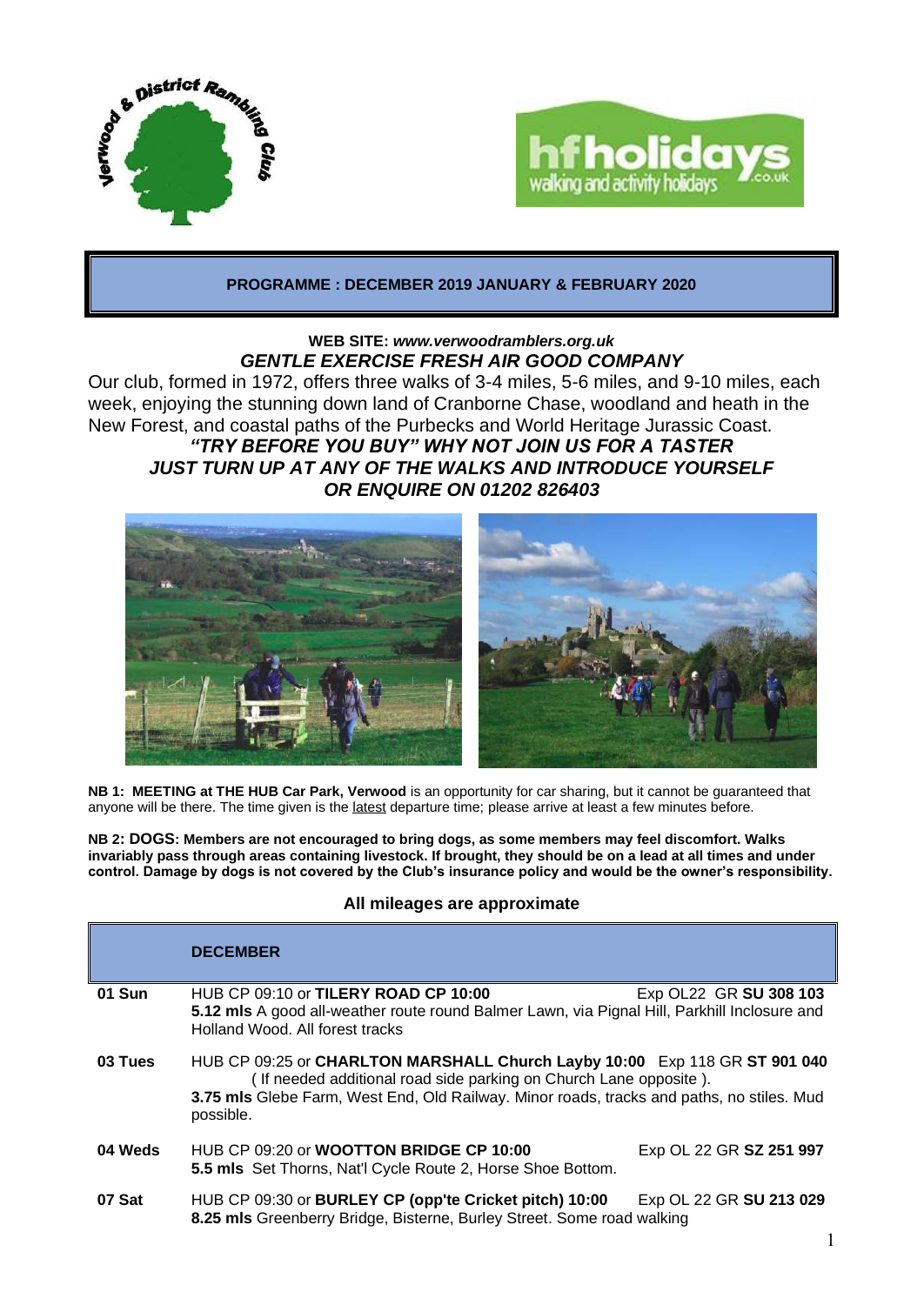**10 Tues** HUB CP 09:15 or **SOLENT MEADS CP 10:00** Exp OL22 GR **SZ 157 915**  (First 2 sections of car park are public, last 2 sections for the Golf Centre – Max 3 hours free) **3.4 mls** Circular coastal walk. No stiles could be muddy. **11 Weds** HUB CP 09:20 or **BREAMORE CHURCH 10:00** Exp OL22 GR **SU 154 188 5.0 mls** Undulating Long Steeple Lane, North Charford Drove, Breamore Pk. 3 or 4 stiles **13 Fri** HUB 09:20 or **GUSSAGE ALL SAINTS CH 10:00 (Roadside)** Exp 118 GR **ST 999 108 7.7 mls** Gussage St Michael, Gussage Hill, Harley Down, Wimborne St Giles, Hardy Way, Amen Corner. **15 Sun WALK NOT SUBMITTED 17 Tues NOTE: THE CHASE CP 10:00** Exp OL22 GR **SU 103 085 3.4 mls** Forest circular walk in Ringwood Forest. Mostly paths and tracks, no stiles. Could be muddy. **21 Sat** HUB CP 09:30 or **WHITE SHEET CP 10:00** Exp 118 GR **SU 048 036 8.0 mls** White sheet Plantation. Garden Copse. God Blessing Green. Amsterdam Farm. Stiles and could be muddy. **24 Tues** HUB CP 9:30 or **BLASHFORD LAKES study centre CP 10:00** Exp OL22 GR **SU 151 079 3.0 mls** circular flat walk around the lakes - could be muddy. **27 Fri** HUB CP 09:35 or **WHITE SHEET CP 10:00** Exp 118 GR **SU 048 036 5.0 mls** Holt Heath Circular Mud Possible 1 small hill. **29 Sun WALK NOT SUBMITTED**

## **31 Tues WALK NOT SUBMITTED**

### **JANUARY**

| 01 Weds | <b>NOTE: POTTERNE PARK CP 10:00</b><br>5.0 mls Circular walk to Moors Valley visitors centre via Ebblake - likely to be muddy in<br>places. New year's coffee stop at the visitors, returning via normal path around lake and<br>through golf course. | Exp OL22 GR SU 096 074  |
|---------|-------------------------------------------------------------------------------------------------------------------------------------------------------------------------------------------------------------------------------------------------------|-------------------------|
| 04 Sat  | HUB CP 09:15 or DOWNTON SPORTS CP WICK LANE 10:00<br>Exp 130 GR SU 167 217<br>9.0 mls Undulating. Wick Down, Charlton Furze, Clearbury Ring, Charlton All Saints, Avon<br>Valley Path.                                                                |                         |
| 07 Tues | HUB CP 09:25 or HURN LAYBY 10:00<br>3.0 mls. A walk over Sopley Common, paths and tracks.                                                                                                                                                             | Exp OL22 GR SZ 127 972  |
| 08 Weds | <b>NOTE: VERWOOD HUB 10:00</b><br>5.4 mls Stephen's Castle (viewpoint), Burrows Lane, Pistle Down, Mount Ararat, Wild<br>Church Bottom.                                                                                                               | Exp OL22 GR SU 084 091  |
| 10 Fri  | HUB CP 09:15 or ABBOTSWELL CP 10.00<br>8.75 miles Amberwood, Holly Hatch, Hasley Hill                                                                                                                                                                 | Exp OL 22 GR SU 178 029 |
| 12 Sun  | <b>WALK NOT SUBMITTED</b>                                                                                                                                                                                                                             |                         |
| 14 Tues | <b>WALK NOT SUBMITTED</b>                                                                                                                                                                                                                             |                         |
| 15 Weds | THE HUB CP 09:15 or MARTIN DOWN CP 10:00<br>5.5 mls, Bokerley Dyke, Pentridge, Penbury Knoll.                                                                                                                                                         | Exp 118 SU 037 201      |
| 18 Sat  | HUB CP 09:15 or <b>WINDY CORNER CP 10:00</b><br>9 mls The Tarrants Rushton Rawston Monkton Deanhill and Hemsworth. Undulating and<br>some stiles.                                                                                                     | Exp 118 GR ST 950 062   |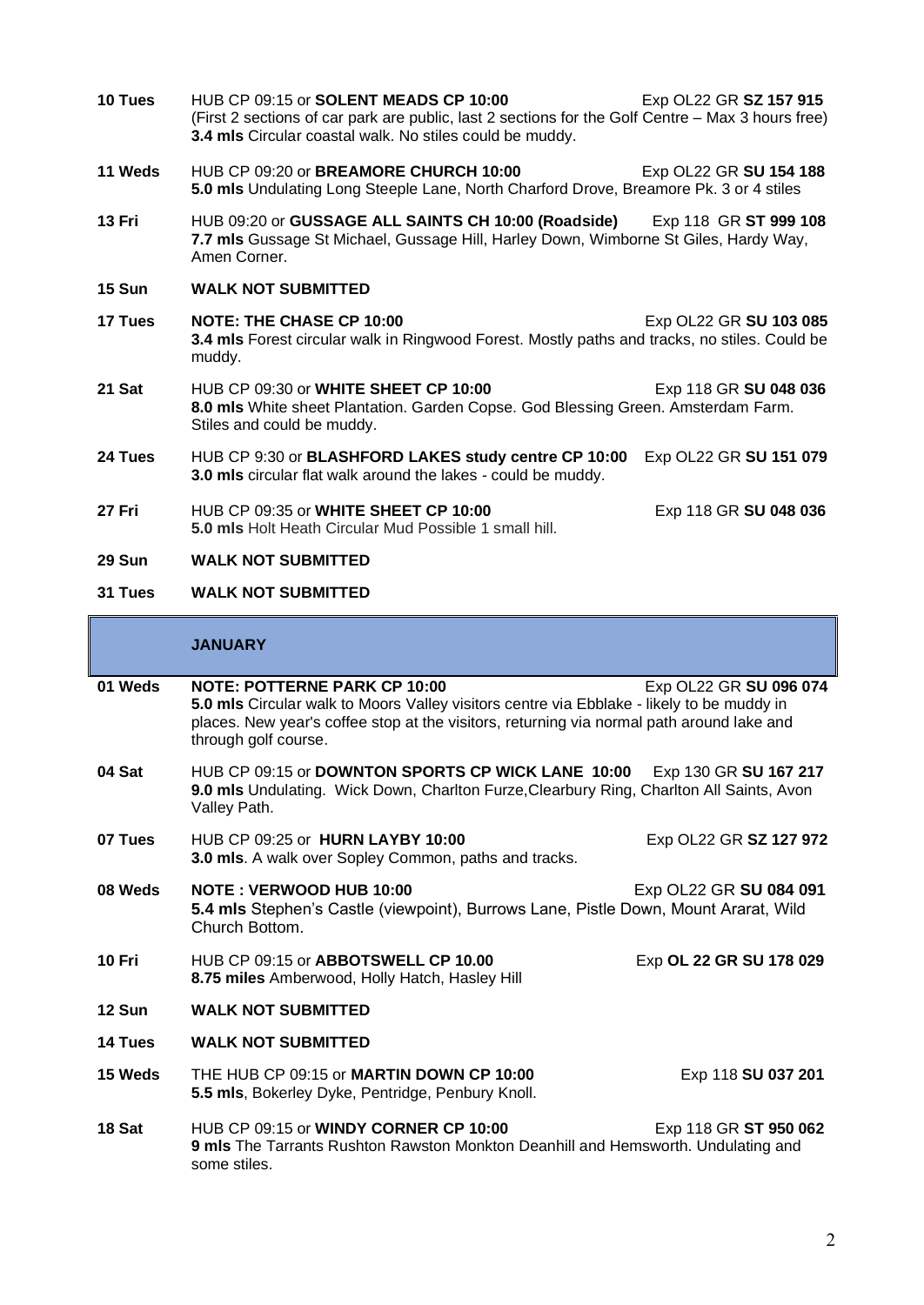- **21 Tues** HUB CP 09.15 or **Kingfisher Barn CP, Granby Rd, Muscliffe 10:00** OL22 GR **SZ 096 959 3.1 mls** Stour Valley Way, Throop Mill, Carey's Road, Kingfisher Barn Visitor Centre. Level tracks, no stiles, maybe a cuppa at the end.
- **22 Weds** HUB CP 09:20 or **GUSSAGE ALL SAINTS CH 10:00 (Roadside)** Exp 118 GR **ST 999 108 5.3mls** Harley Lane, Harley & Tenantry & Brockington Downs, Farringdon Clump. Some Road walking.
- **24 Fri** HUB CP 09:00 or **SHAWFORD DOWN 10:00** Exp OL32 (Exp 132) GR **SU 468 248 Meet in car park adjacent to Otterbourne Road 8.8 mls** Itchen Way, Abbey Gardens & Whiteshute Ridge Options after 4 & 6 miles to return by Bluestar 1 bus
- **26 Sun** HUB CP 09:30 or **MARTIN DOWN CP off A 354 10:00** Exp 118 GR **SU 037 201 7.2 mls** Martin Down, Pentridge Hill, Penbury Knoll, Pentridge, Bokerley Farm.
- **28 Tues** HUB CP 09:30 or **CROSS KEYS PH 10:00** Exp 118 GR **SU 063 047 3.5 mls** A walk across Holt Heath, paths, & tracks Could be muddy. Consider a drink or coffee on return.
- **29 Weds** HUB 09:30 or **Fryer Field CP, BOND AVE. West Moors 10:00** Exp OL22 GR **SU 078 034 5.5 mls** Castleman Trailway, Holt Heath, Newman's Lane. Paths and tracks. Mud possible after rain.

|               | <b>FEBRUARY</b>                                                                                                                                                                                                                                                                                         |  |
|---------------|---------------------------------------------------------------------------------------------------------------------------------------------------------------------------------------------------------------------------------------------------------------------------------------------------------|--|
| 01 Sat        | HUB CP 09:00 or KINGSTON CP 10:00<br>Exp OL 15 GR SY 954 795<br>9.0 mls Swyre Head, Kimmeridge, SW Coast Path, Houndstout. Strenuous in parts.                                                                                                                                                          |  |
| 04 Tues       | HUB CP 09:20 or HASKINS GARDEN CENTRE CP 10:00<br>Exp OL22 GR SZ 065 986<br>3.5 mls. A walk around the reservoirs, Consider refreshment on return.                                                                                                                                                      |  |
| 05 Weds       | HUB CP 09:20 or GARSTON/PRIBDEAN WOOD CP 10:00<br>Exp 118 GR SU 003 195<br>(Limited parking Car share if possible)<br>5.1 mls Via Deanland, Handley Common, Chase Woods Farmland tracks, grassy footpaths & quiet<br>lanes, Stiles.                                                                     |  |
| 07 Fri        | <b>WALK NOT SUBMITTED</b>                                                                                                                                                                                                                                                                               |  |
| <b>09 Sun</b> | <b>WALK NOT SUBMITTED</b>                                                                                                                                                                                                                                                                               |  |
| 11 Tues       | HUB CP 09:20 or CORFE MULLEN REC'N GRD 10:00<br>Exp 118 GR SY 986 982<br><b>Badbury View Road</b><br>3.5 mls Happy Bottom and return.                                                                                                                                                                   |  |
| 12 Weds       | THE HUB CP 09:15 or <b>MARTIN DOWN CP 10:00</b><br>Exp 118 SU 037 201<br>5.8 mls, Roman Road, Martin, Martin Down                                                                                                                                                                                       |  |
| 15 Sat        | HUB CP 08:50 or CERNE ABBAS 10:00 Kettle Bridge picnic CP Exp 117 GR ST 663 014<br>(NOTE - this is not the Viewpoint car park but is nearby to it)<br>8.4 mls Via Giant Hill, Little Minterne Hill, Minterne Magna, Up Cerne, Wessex Ridgeway<br>Country lanes & tracks, stiles & some steepish ascents |  |
| 18 Tues       | <b>WALK NOT SUBMITTED</b>                                                                                                                                                                                                                                                                               |  |
| 19 Weds       | HUB CP 09:20 or WIN GREEN CP 10:00<br>Exp 118 GR ST 923 205<br>5.5 mls Ascombe Bottom, Tollard Royal, Ox Drove Undulating with a long gradual hill from<br><b>Tollard to Ox Drove</b>                                                                                                                   |  |
| 21 Fri        | HUB CP 09:20 or GARSTON/PRIBDEAN WOOD CP 10:00<br>Exp 118 GR SU 004 195<br>(Limited parking Car share if possible)                                                                                                                                                                                      |  |
|               | 9.5 mls, Shermal Gate, West End, Ebbesbourne Wake, Hill Wood, Dank Corner<br>Moderate/ Strenuous, Mud likely.                                                                                                                                                                                           |  |
| 23 Sun        | HUB CP 9:20 or VERELY CP 10:00<br>Exp OL22 GR SU 196 051<br>(Just up from Picket Post going towards Burley Street)                                                                                                                                                                                      |  |